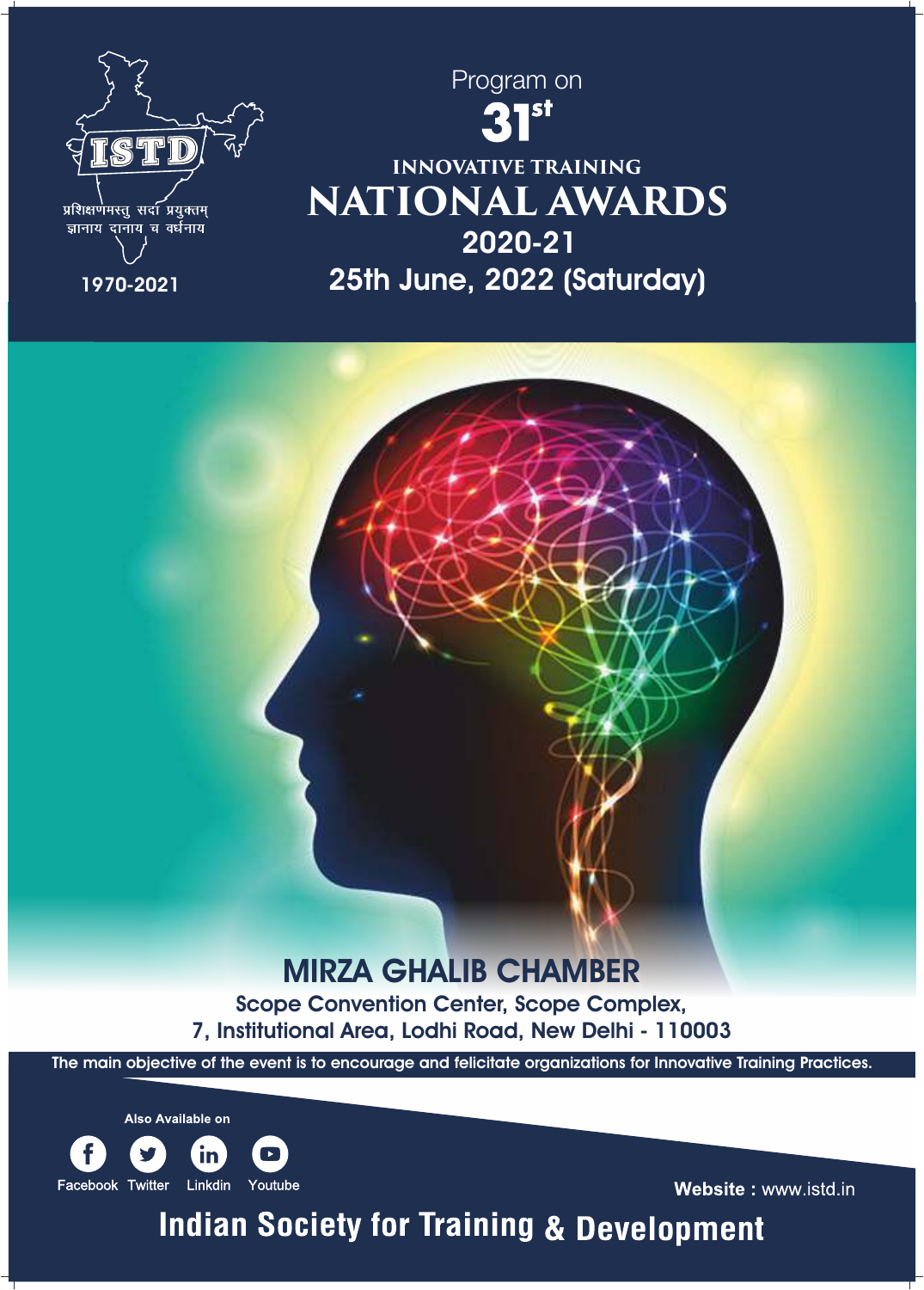

#### **INTRODUCTION**

ISTD has introduced a number of awards to recognize good work done in the field of Training and Development and thereby contributing to the rapid economic and social development of the country. One of the coveted awards is the National Award for Innovative Training Practices introduced in the year 1990.

### **OBJECTIVES**

The event will provide a forum for participants to witness and listen to the selected presentations by organizations on the following unique features of their Innovative Training Practices so that organizations can stay ahead in the present competitive environment:

- Training Vision & Strategy
- $\bullet$  Training Plan (2020 to 2022)
- = Training infrastructure (Details of facilities and resources
- Steps taken to align Training Strategies with organizational goals/business plan.
- $\bullet$  Focus area of Training.
- Policy and Systems for Assessing Training Needs.
- Training Evaluation Policy Methods & Systems.
- Methodologies/Multiple training channels used for Training & Development of employees.
- No. of Trainings conducted (In-hose) with no. of days of each programs and no.of participants (Executives, Non-Executives).
- No. of employees sponsored outside the organization for training (national/abroad)
- Specific Innovative Training Practices that organizations have initiated highlighting:
	- 1) Need that promoted this Practice
	- 2) Process
	- 3) Benefits accruing and how it was measured
	- 4) Sustainability
	- 5) Training feedback mechanism followed by the organization to evaluate training effectiveness.

The Program will include selected presentations by the participating organizations focusing on unique features of their Innovative Training practices adopted by them. The presentation will bring out innovation in the planning, design execution and development.

#### **FOR WHOM**

The event will be of immense value to senior and middle level management personnels, different business functionaries, academicians, consultants, students and researchers. They will benefit from the discussions stemming from analysis to the linkage between the varied models.

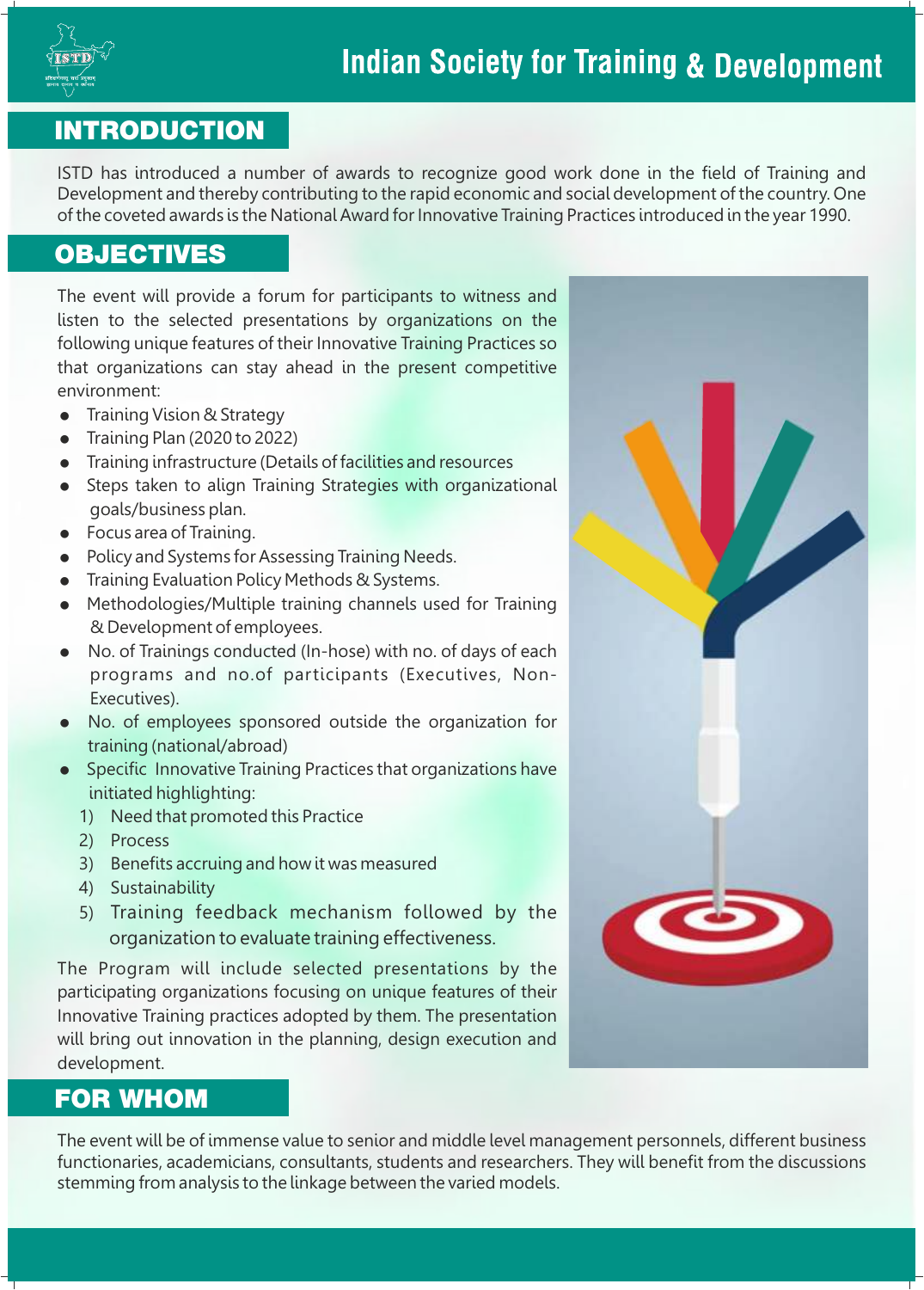

## **PROGRAM SCHEDULE**

**Session Timings Timings**  Registration 08:30-09:15 hrs 05.00 pm onwards Inauguration 09:15-09:45 hrs Presentation by Organizations 09:45 hrs onwards

**Award Ceremony** 

## **VENUE**

Mirza Ghalib Chamber Scope Convention Center, Scope Complex7, Institutional Area, Lodhi Road. New Delhi - 110003

## **DELEGATE FEE (PER PERSON)**

| <b>PARTICIPANT PROFILE</b>                                           | <b>FEES</b>                         |
|----------------------------------------------------------------------|-------------------------------------|
| <b>ISTD Diploma Students</b>                                         | Rs. 1500/- + Rs. 270/- as GST@18    |
| <b>ISTD Members</b>                                                  | Rs. 2000/- + Rs. 360/- as $GST@18%$ |
| Other, including Government, public<br>& private Sector Organiations | Rs. 2500/- + Rs. 450/- as GST18%    |

#### **The fees includes training material kit, morning/evening/tea, coffee and lunch.**

Per Person Delegate fee plus 18% GST may be paid though Razorpay **https://rzp.io/l/1Wxru0DW** 

#### **Bank Details For Neft Payment As Under:**

| Indian Society For Training & Development |
|-------------------------------------------|
| <b>AXIS BANK</b>                          |
| 920010070728956                           |
| UTIB0000473                               |
| <b>Vasant Vihar, New Delhi</b>            |
| 07AAATI0450L1ZS                           |
| AAATI0450L                                |
| training@istd.in                          |
|                                           |

\*While remitting the payment please do send the confirmation of the payment also to E-mail ID: accounts@istd.in, 9899126719